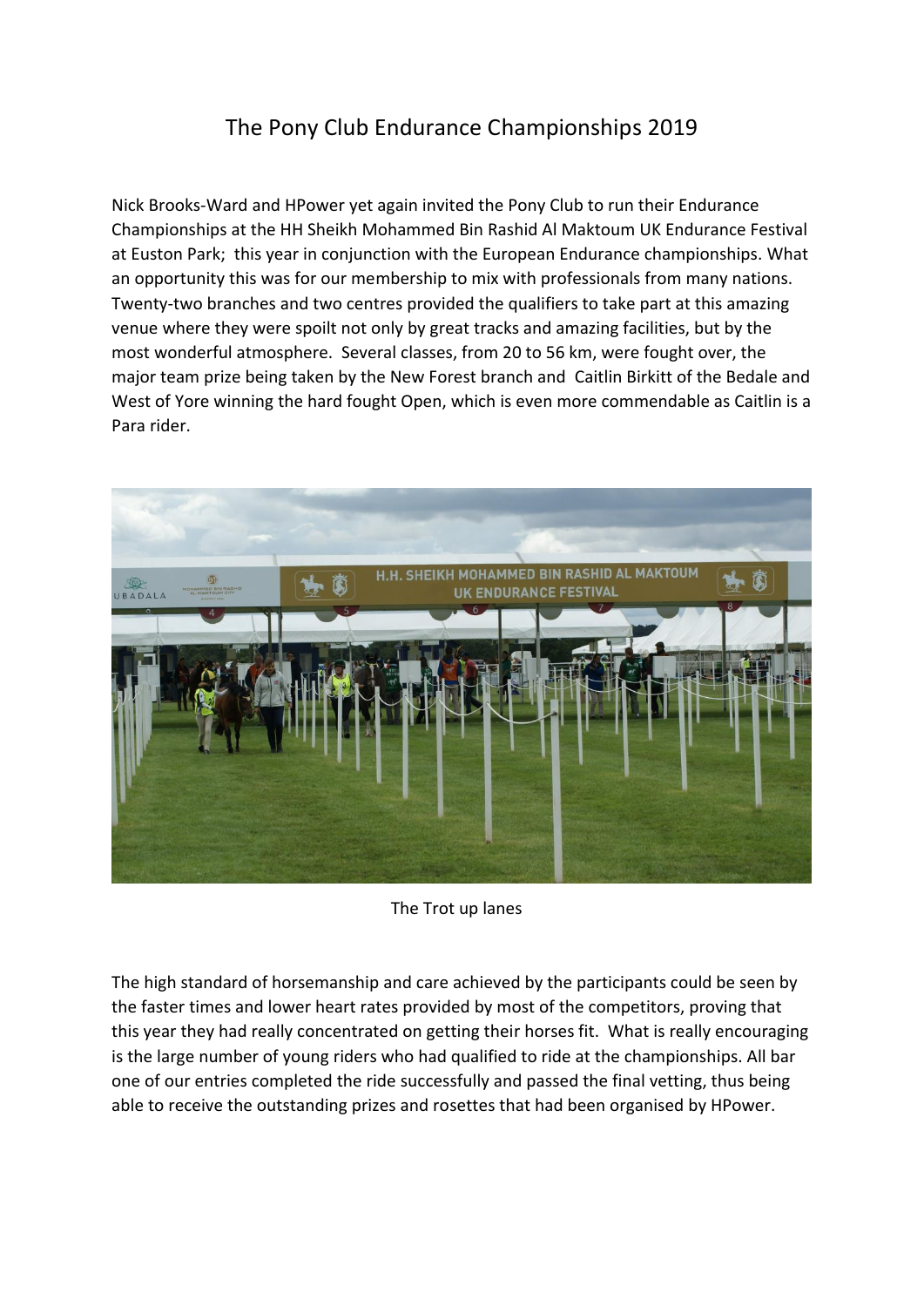

Two of the New Forest team cooling their ponies down after completing their 40 km. A real team effort.

## Main Results

| Open         | 1st             | Caitlin Birkitt      | Bedale and West of Yore             |
|--------------|-----------------|----------------------|-------------------------------------|
|              | 2nd             | Ella Pomroy          | Eastern Harriers                    |
| Senior       | 1st             | Maya Clowes          | New Forest Hunt                     |
| Intermediate | 2 <sub>nd</sub> | Hannah Crocombe      | The Curre                           |
|              | 3rd             | Charlotte Welch      | New Forest Hunt                     |
|              | 4th             | Victoria Mason       | New Forest Hunt                     |
| Junior       | 1st             | Katie Barton         | <b>New Forest Hunt</b>              |
| Intermediate | 2 <sub>nd</sub> | <b>Alex Powell</b>   | <b>Brecon and Talybont</b>          |
|              | 3rd             | Lois Cooper          | <b>Bisley and Sandown Chase</b>     |
|              | 4th             | Elizabeth Molyneux   | Bedale and West of Yore             |
| Senior       | 1st             | Olivia Rosin         | <b>Whaddon Chase</b>                |
| Novice       | 2 <sub>nd</sub> | Sasha Snell          | <b>Whaddon Chase</b>                |
|              | 3rd             | Katrina Rosin        | <b>Whaddon Chase</b>                |
|              | 4th             | Paige Taplin         | <b>New Forest Hunt</b>              |
| Junior       | 1st             | Amelia Stride        | <b>New Forest Hunt</b>              |
| Novice       | 2nd             | <b>Violet Moffat</b> | Hampshire Hunt                      |
|              | 3rd             | Ella Weavers         | <b>Belvoir Hunt</b>                 |
|              | 4th             | Jamie Mangan         | <b>Trent Park Equestrian Centre</b> |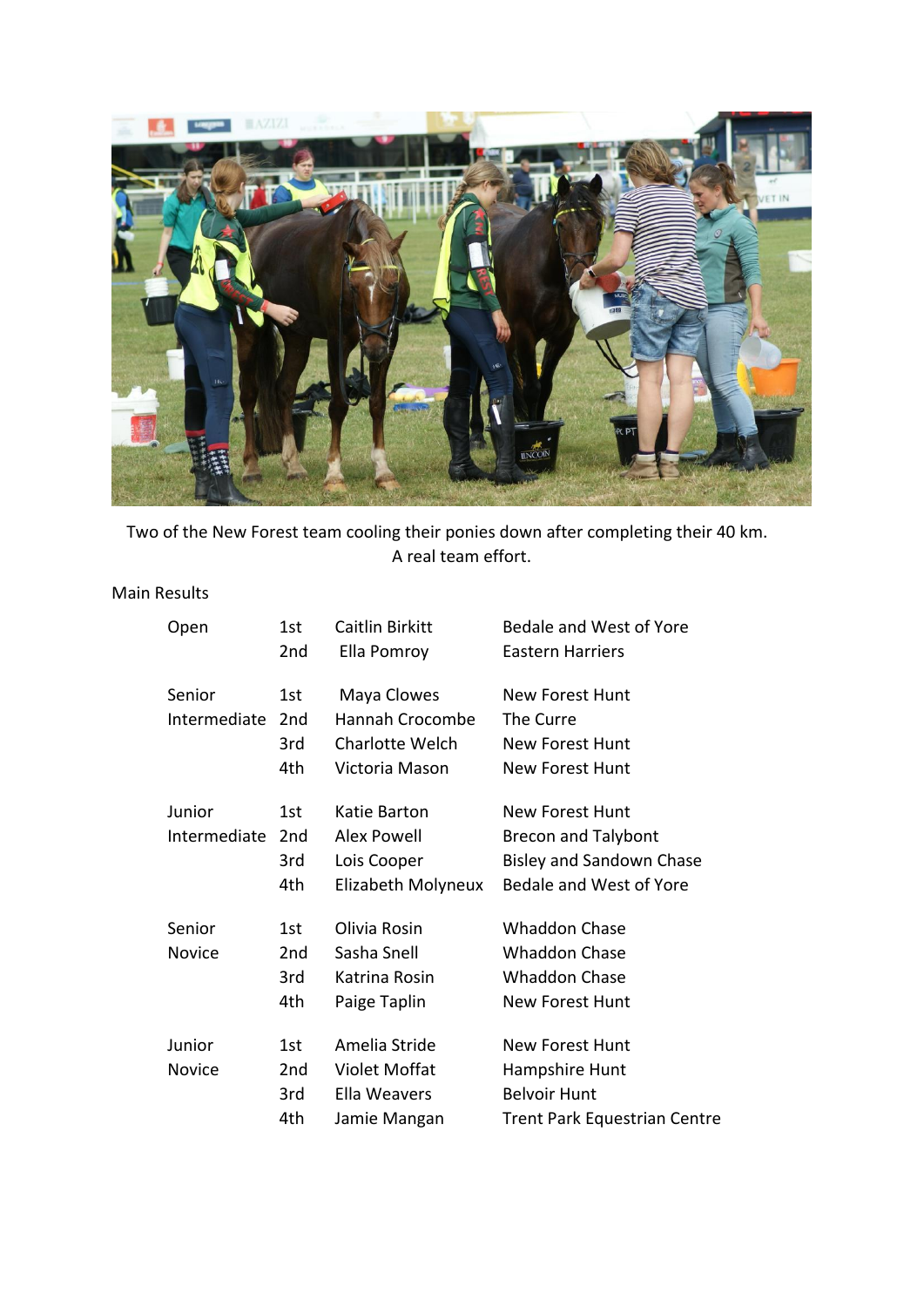| Teams      | 1st.<br>2 <sub>nd</sub><br>3rd        | New Forest<br>Bedale and West of Yore<br>Area 10                                                         |                                              |
|------------|---------------------------------------|----------------------------------------------------------------------------------------------------------|----------------------------------------------|
| Grassroots | 1st.<br>2 <sub>nd</sub><br>3rd<br>4th | Siobham Shepherd Bramham Moor<br>Isabel Mathews-Clark South Norfolk<br>Isabel Armstrong Waveney Harriers | Katherine Featherstone York and Ainsty South |
| Teams      | 1st<br>2 <sub>nd</sub><br>3rd         | Area 3. The Yorkshire Arrows<br><b>Waveney Harriers</b><br>Area 8                                        |                                              |



Caitlin Birkitt, (Bedale and West of Yore) winner of the Open class, finishing her 56 km. Looks as fresh as a daisy.

At the beginning and end of their ride every competitor is encouraged to show correct handling and turn out of their horse/pony and they are judged on their efforts. The following members were the winners of this class.

Open Ella Pomroy (Eastern Harriers) Intermediate Ella Rogers (Ivel Valley) Novice Amelia Stride (New Forest Hunt)

Grassroots Lydia Sida-Page (Waveney Harriers)